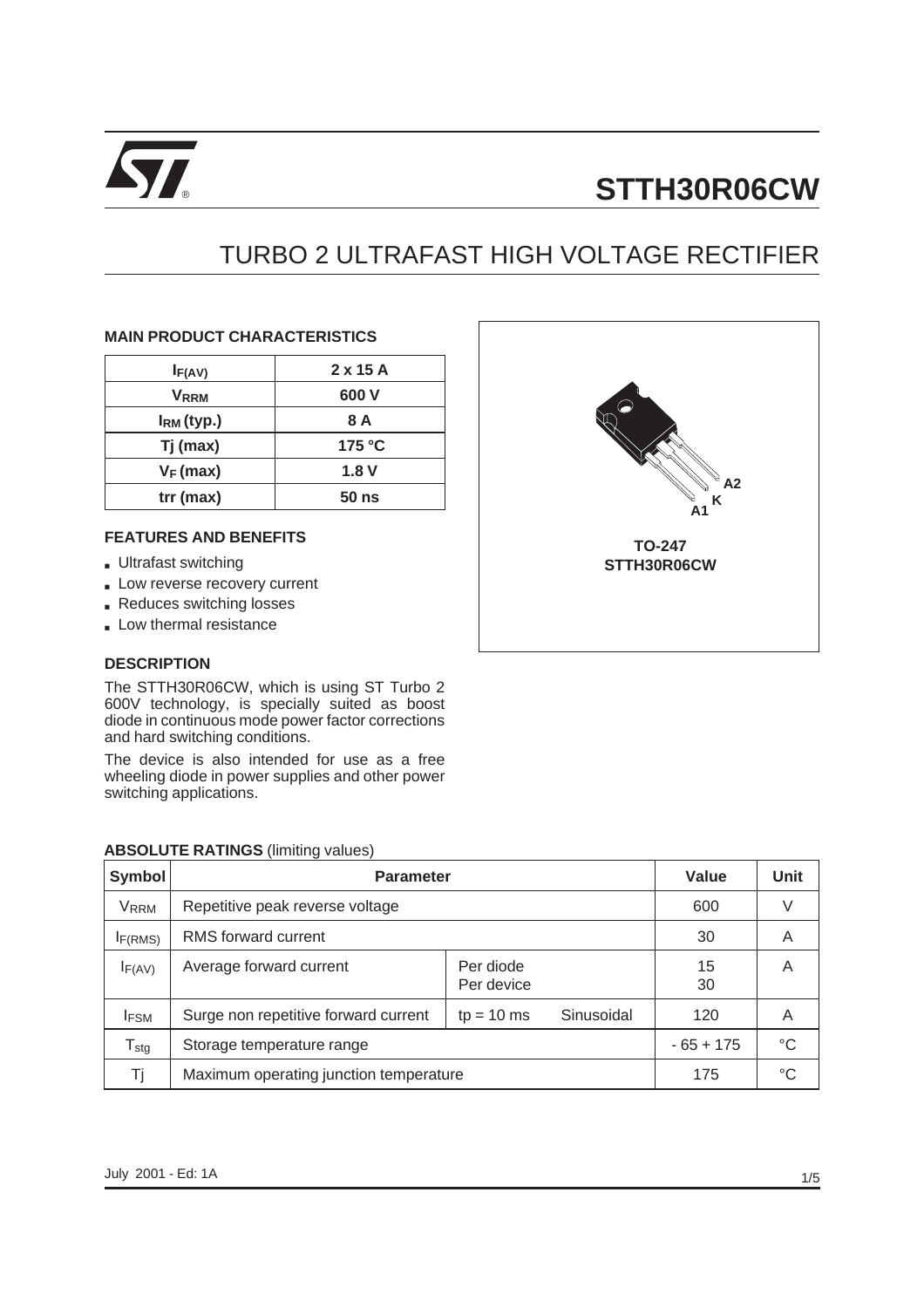## **STTH30R06CW**

#### **THERMAL RESISTANCES**

| Symbol         | <b>Parameter</b> | Value     | Unit |               |
|----------------|------------------|-----------|------|---------------|
| $R_{th (j-c)}$ | Junction to case | Per diode | 1.5  | $\degree$ C/W |
|                |                  | Total     | 1.0  |               |
| $R_{th}$ (c)   |                  | Coupling  | 0.5  |               |

### **STATIC ELECTRICAL CHARACTERISTICS** (per diode)

| Symbol         | <b>Parameter</b>     | <b>Tests conditions</b> |                         | Min. | Typ. | Max. | Unit |
|----------------|----------------------|-------------------------|-------------------------|------|------|------|------|
| l <sub>R</sub> | Reverse leakage      | $V_R = 600V$            | $T$ j = 25 $^{\circ}$ C |      |      | 60   | μA   |
|                | current              |                         | $T$ j = 125 $\degree$ C |      | 70   | 800  |      |
| VF             | Forward voltage drop | $I_F = 15 A$            | $Ti = 25^{\circ}C$      |      |      | 2.9  |      |
|                |                      |                         | $T$ j = 125 $\degree$ C |      | 1.4  | 1.8  |      |

To evaluate the maximum conduction losses use the following equation :  $P = 1.16 \times I_{F(AV)} + 0.043 I_{F}^2$ (RMS)

#### **DYNAMIC ELECTRICAL CHARACTERISTICS**

| Symbol     | <b>Tests conditions</b>                                    |                                 |  | Typ. | Max. | Unit |
|------------|------------------------------------------------------------|---------------------------------|--|------|------|------|
| trr        | $I_F = 0.5$ A $Irr = 0.25$ A $I_R = 1$ A                   | $T$ j = 25 $\mathrm{^{\circ}C}$ |  |      | 30   | ns   |
|            | $I_F = 1$ A dl <sub>F</sub> /dt = - 50 A/us<br>$V_R = 30V$ |                                 |  |      | 50   |      |
| <b>IRM</b> | $V_R = 400 V$ I <sub>F</sub> = 15A                         | $Ti = 125^{\circ}C$             |  | 7.5  | 9.0  | A    |
| S factor   | $dl_F/dt = -200A/\mu s$                                    |                                 |  | 0.15 |      |      |
| Qrr        |                                                            |                                 |  | 220  |      | nC   |
| tfr        | $I_F = 15 \text{ A}$ dl <sub>F</sub> /dt = 120 A/us        | $Ti = 25^{\circ}C$              |  |      | 200  | ns   |
| VFP        | $V_{FR} = 1.1 \times V_{F}$ max                            |                                 |  |      | 6    | V    |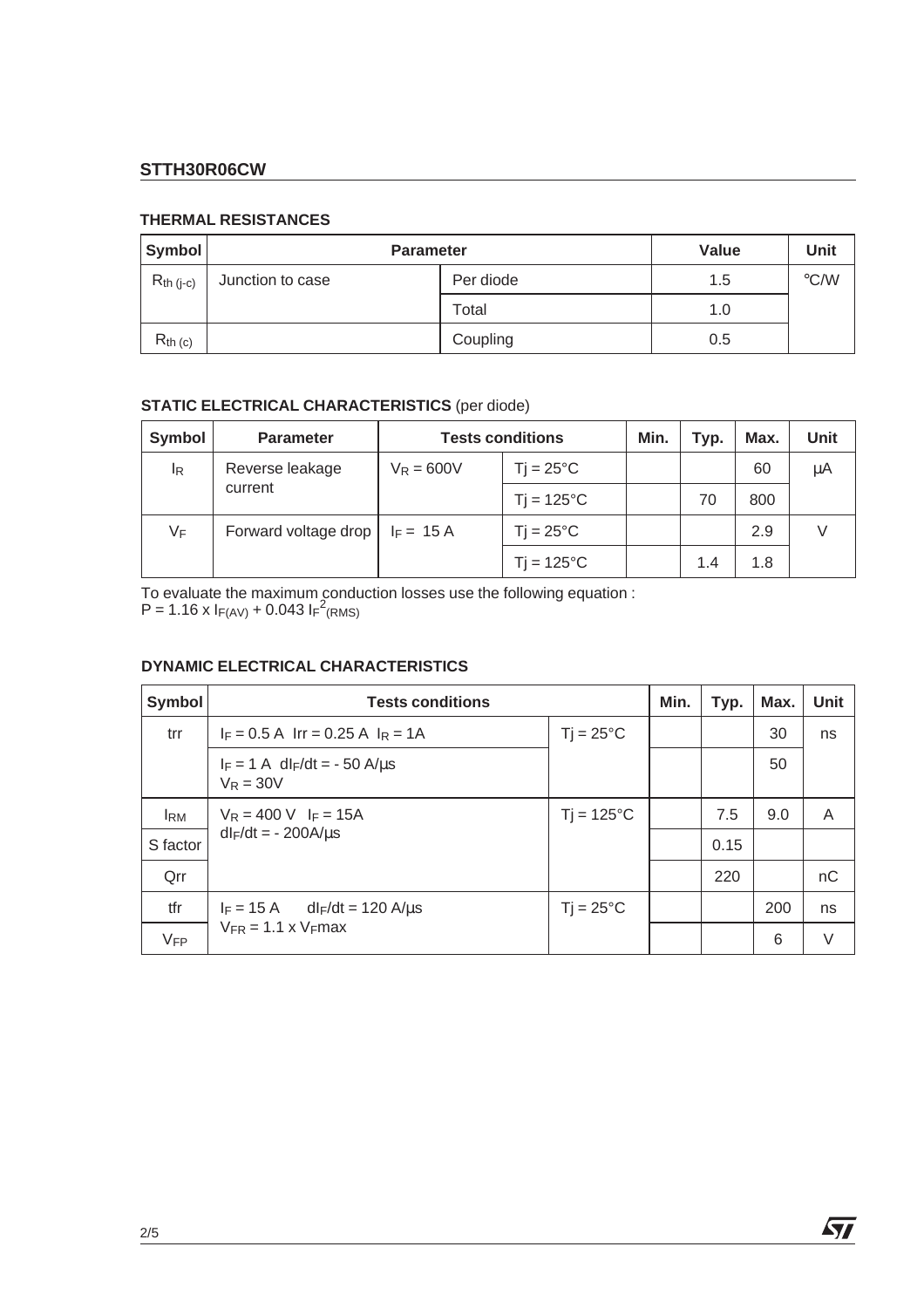**Fig. 1:** Conduction losses versus average current (per leg).



**Fig. 3:** Relative variation of thermal impedance junction to case versus pulse duration.



Fig. 5: Reverse recovery time versus dl<sub>F</sub>/dt (90% confidence, per leg).



**Fig. 2:** Forward voltage drop versus forward current (per leg).



**Fig. 4:** Peak reverse recovery current versus dIF/dt (90% confidence, per leg).



Fig. 6: Reverse recovery charges versus dl<sub>F</sub>/dt (90% confidence, per leg).

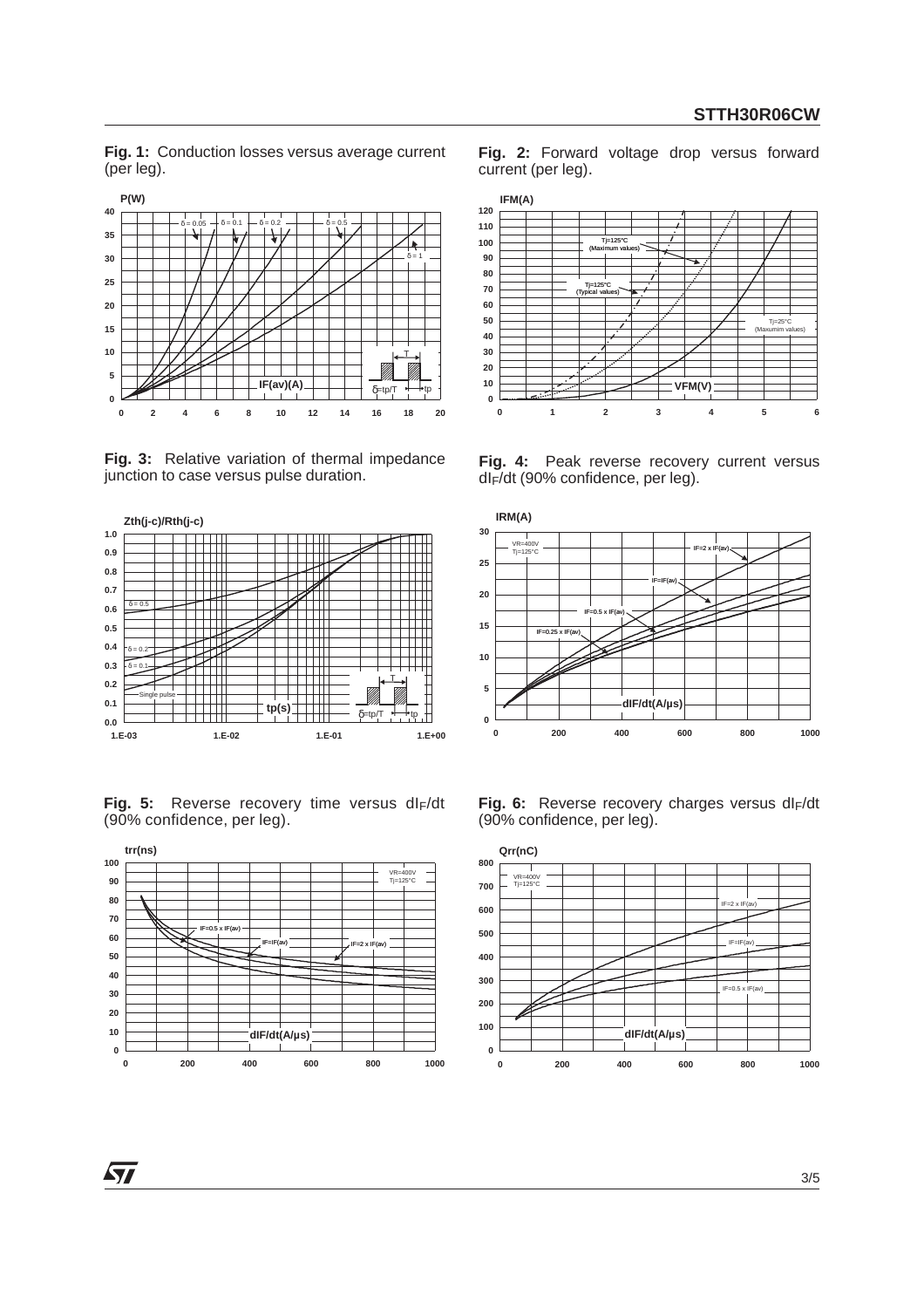#### **STTH30R06CW**

Fig. 7: Softness factor versus dl<sub>F</sub>/dt (typical values, per leg).



**Fig. 9:** Transient peak forward voltage versus dIF/dt (90% confidence, per leg).



**Fig. 11:** Junction capacitance versus reverse voltage applied (typical values, per leg).



**Fig. 8:** Relative variation of dynamic parameters versus junction temperature.



Fig. 10: Forward recovery time versus dl<sub>F</sub>/dt (90% confidence, per leg).



*ST*